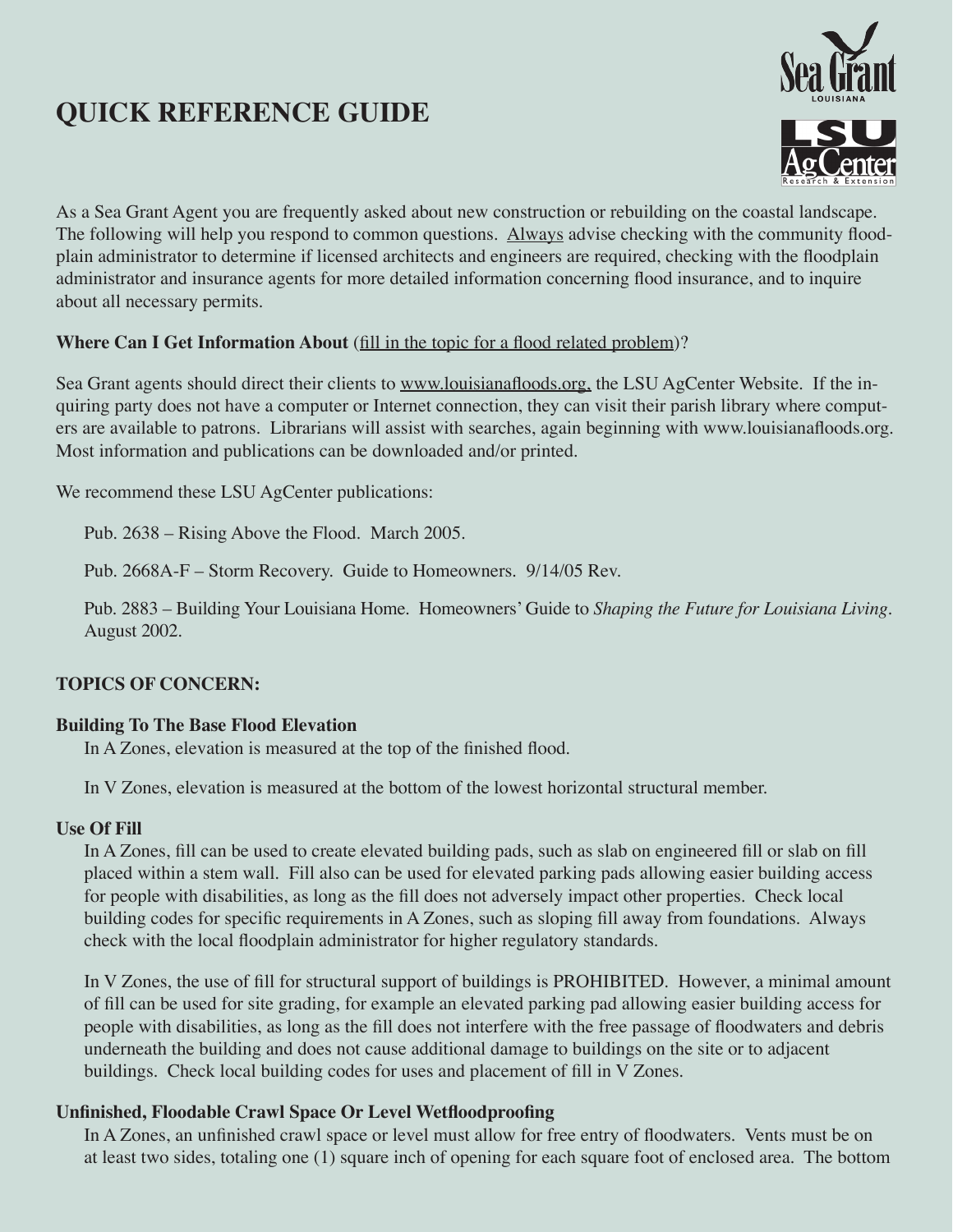of the opening cannot be more than one foot above the outside grade. However, a house can still meet standards if an architect or engineer certifies that the design allows for automatic equalization of hydrostatic flood forces on exterior walls. A WINDOW, DOOR, OR GARAGE DOOR IS NOT CONSIDERED A FLOOD OPENING.

An enclosed area below the Base Flood Elevation can only be used for parking, access and limited storage.

In V Zones, this level must be free of obstruction, meaning left open. Local ordinances may allow for non-supporting breakaway walls, open lattice-work or insect screening that will collapse under wind or water load and not cause damage to the supports or structure.

Access stairs and elevators attached to or beneath an elevated building are excluded from the breakaway requirement but must meet the flood-resistant material requirement. See the community floodplain administrator for details and design standards for stairs and elevators.

### **Design Features**

Decks and porches should be firmly attached to the house, as well as securely anchored on the sides away from the house, to resist flood forces.

Garage, driveway, entries, patios and grounds should slope away from the house to prevent wind-blown water from entering the house.

HVAC, electrical and mechanical systems should be elevated and securely anchored above the BFE. Parts below the BFE should be designed to prevent entry of floodwater.

### **Floodproofing – A Zones Only**

RESIDENTIAL structures must be elevated so the lowest floor is at or above the BFE.

NONRESIDENTIAL structures can be either elevated so the lowest floor is at or above the BFE or they can be DRY FLOODPROOFED (sealing the walls and windows to keep water out). Floodproofing must be certified.

# **FREQUENTLY ASKED FLOOD INSURANCE QUESTIONS:**

### **I Have A Detached Garage. Does The Flood Insurance Policy On My House Cover The Detached Garage?**

The Standard Flood Insurance Policy covers only one building. HOWEVER, your policy has a 10 percent coverage limit for a detached garage as long as it is used only for parking and storage. Total payment for the flood damages to the house and detached garage cannot exceed the house limit of insurance purchased.

BE CAREFUL. If you use the detached garage as a workshop, the coverage would not apply.

NOTE: All other buildings on the premises need separate coverage. Ask your insurance agent about the Scheduled Building Policy that covers two (2) to 10 buildings that have the same owner and location or separate policies for each building.

### **Can My Flood Insurance Be Cancelled?**

Flood insurance can be cancelled.

1. Decisions on individual policies are made on a case-by-case basis. To discuss cancellation criteria and procedures, you should contact the insurance agent who wrote the policy or call the NFIP at 1-800-427-4661.